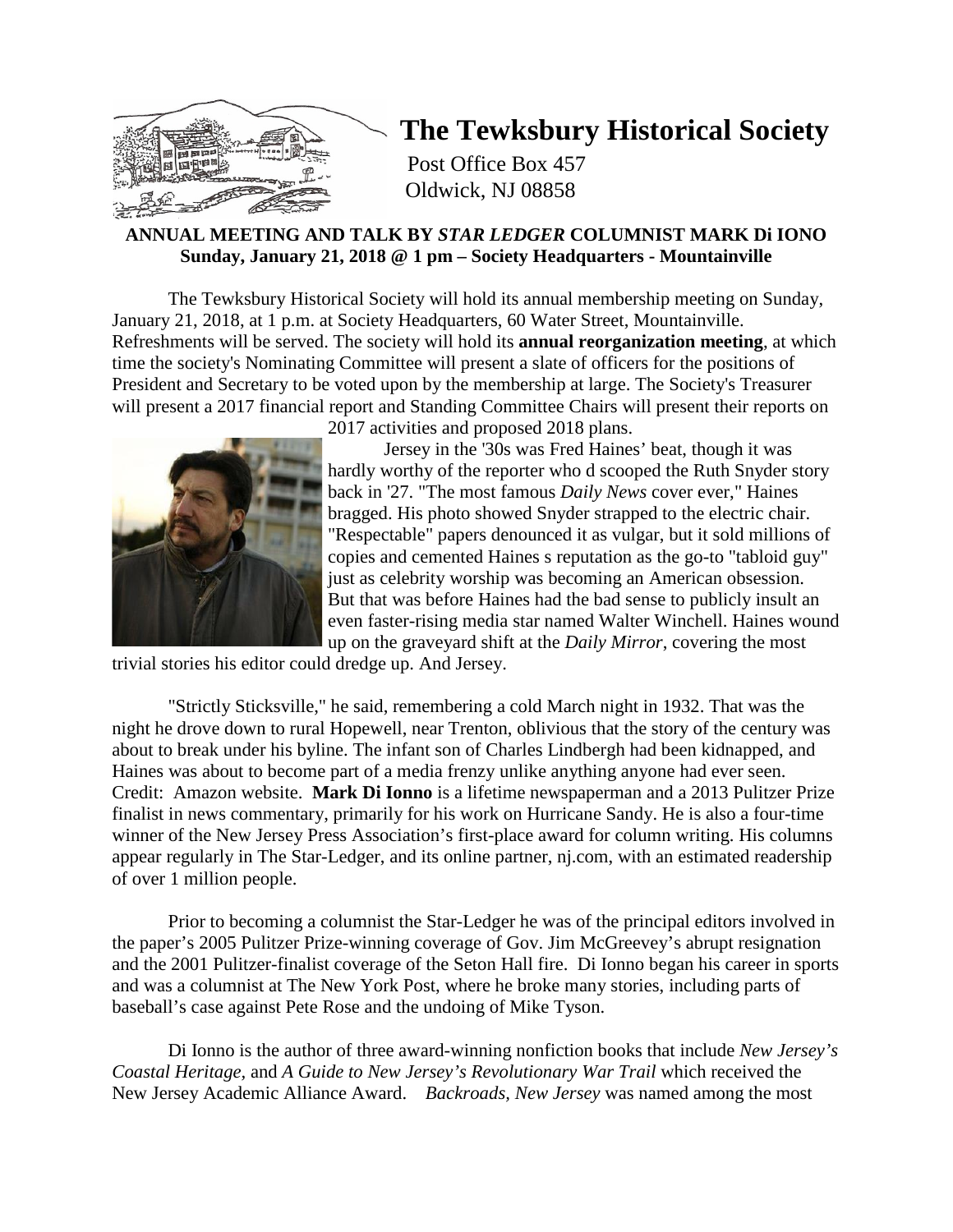notable New Jersey books (1995–2005) by the New Jersey Center for the Book. He was also a contributing editor to *The Encyclopedia of New Jersey*.

Di Ionno's first novel and most recent publication is *The Last Newspaperman,* which along with the Revolutionary War book, where put on NJ 350's "101 Greatest New Jersey Books.'' The novel was also a finalist in USA Books and ForeWord Reviews "Best of 2012" contests. His second novel "Gods of Wood and Stone" will be published by Touchstone, an imprint of Simon & Schuster next summer. He is also a contributor to the acclaimed "It Occurs to Me I am America," an anthology of short stories, also from Touchstone.

He is an adjunct professor of journalism at Rutgers University and the father of six children.

In the event of inclement weather the meeting will be postponed. Check the society's website at [www.tewksburyhistory.net](http://www.tewksburyhistory.net/) or call 908-832-6734 for more information.

# **ELECTION OF OFFICERS**

Fred Katnack, Chair of the Nominating Committee, will present a slate for the positions of President and Secretary to serve 2 year terms (2018-2020), which will be voted on by the membership in attendance at the annual meeting.

#### **MEMBERSHIP DUES**

Membership dues are due by January 31. You will be receiving a separate dues statement in the mail. We ask that you renew your membership promptly so you don't miss any information on our exciting events for 2018. Thank you for your continued support!

#### **NEW MEMBERS**

We welcome the following new members to the Society:

Darlee Hufstettler Lebanon Dot Reed Califon

Paul & Diane Napolitan Pottersville Jim & Kaven Rimi Washington, NJ William Duncan Rose Califon Georgia Schley Whitehouse<br>
Anne Fisher-Bara Bedminster Ellen Dunnder Califon Anne Fisher-Bara Bedminster Ellen Dunnder Califon

# **HEADQUARTERS WORK DAYS**

Saturday, January 27 9 am to 12 Noon Saturday, February 10 9 am to 12 Noon

If you can lend a couple of hours we need you so stop by Society HQ in Mountainville.